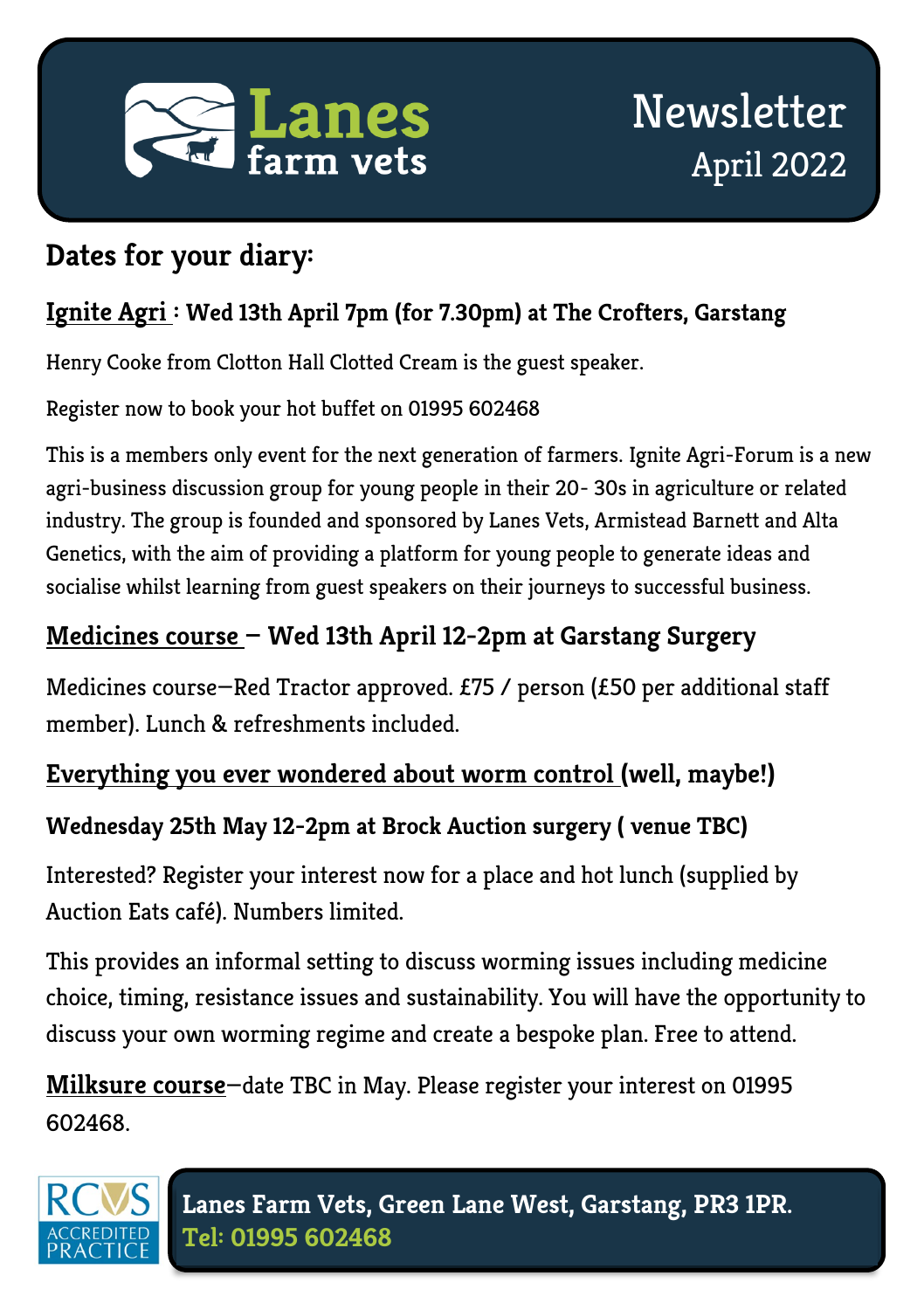## **Nematodirus alert**

With the warm weather at the end of March it is predicted the Nematodirus risk period for egg hatching is likely to be early this year. Currently the risk status is 'developing'. The current cooler weather will have slowed down development slightly but it is likely, as the temperature rises towards the end of the week, lowland areas are predicted to reach high risk with upland areas following soon after.

Lambs over a month old out at grass, particularly those on pastures that were grazed last year by youngstock, are most susceptible. Sudden death or severe scour are often the first symptoms observed.

Unless you have known resistance, a dose of white drench wormer (benzimidazole group) at the appropriate time should be sufficient. If you aren't already signed up for the risk alert with us please contact Helen on 01995 602468 now to make use of this free service. Also watch out on facebook, we will keep you up to date with the high risk alerts.

Contact us for more details if you have any questions (01995 602468).

## **Cattle youngstock worming plan**

Often control strategies against gut worms, lung worm and liver fluke rely on the use of wormers applied to groups of animals at pre-determined times of the year. The same products are more often than not used at the same time every year irrespective of risk.

Over use of wormers prevents natural immunity developing as cattle require low grade exposure to worms to build up antibodies. A more beneficial worming plan would work with nature to prevent disease from worms whilst allowing build up of immunity.

Using this approach can result in saving wormer costs, time and stress from stock handling, with the added bonus of reducing the chances of parasite resistance and the negative environmental impact of some of the products. We can help you devise a simple plan using strategic muck sampling and dosing to give you peace of mind and optimise cattle growth. Our vet tech Helen can help collect samples if necessary and can run in house testing very cheaply (much less than the cost of your current worming regime) with results available on the same day.

Call Helen for a chat on 01995 602468 to start your route to healthy parasite control.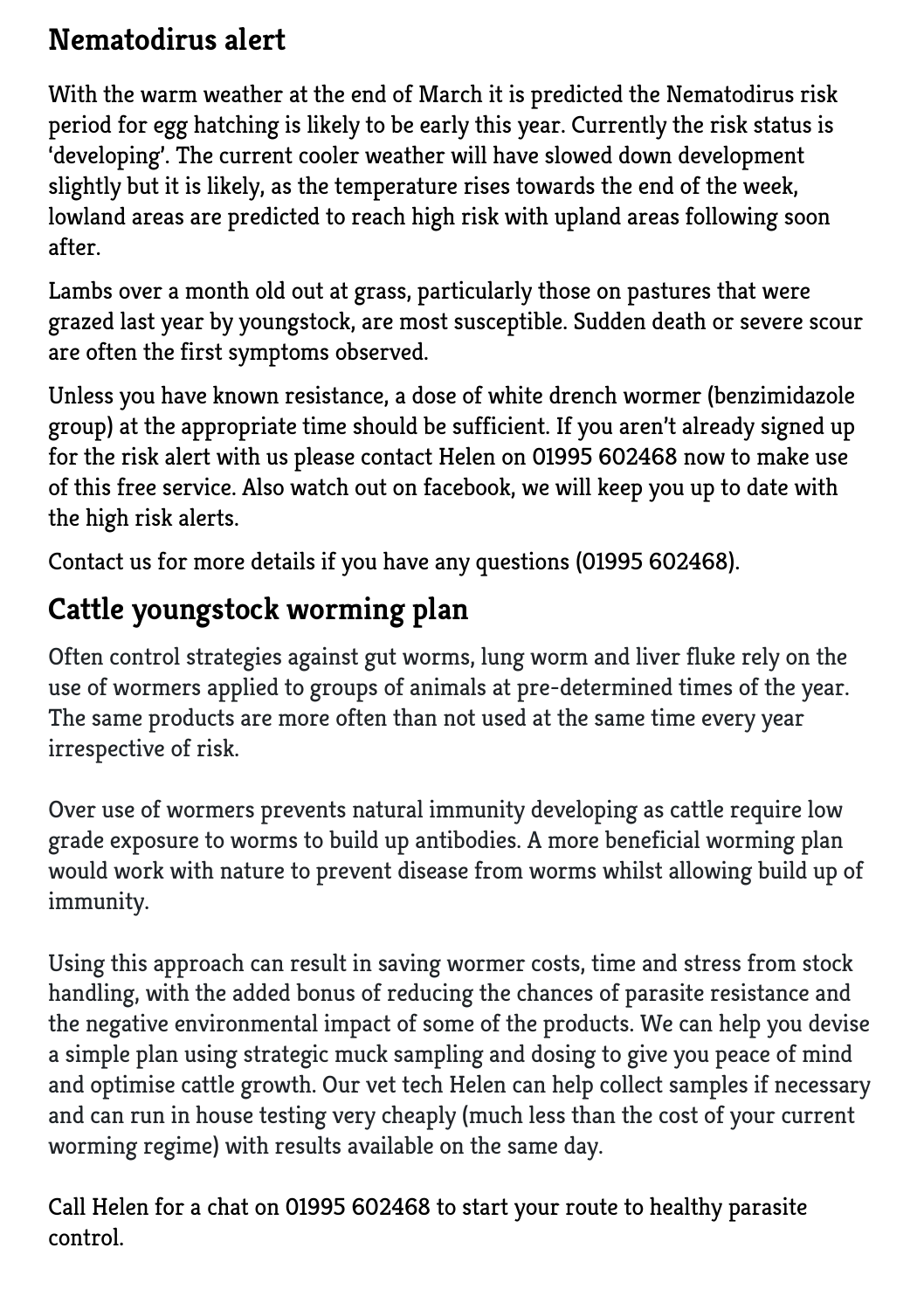### WIN A TRACE ELEMENT NUTRITIONAL AUDIT Worth Up To £2000



Competition to win a free trace element nutritional audit for your farm, with independent ruminant nutrition specialist. Peter Bone. Terms and conditions apply.

**Closing Date: 1st May 2022** 



To enter simply answer the following question online at:

[https://www.cosecureboluses.com/enter](https://www.cosecureboluses.com/enter-to-win)-to-win

### **TRUE OR FAI SE**

Coselcure Cattle Boluses deliver copper, cobalt, selenium and iodine for up to 6 months?

O True O False

## **Milksure top up training**



Your Milksure accreditation may now be due for renewal. The theory part is valid for four years, however an annual 'top up' review is required by most milk buyers. Please check with your milk contract to avoid a non-compliance. We will try to contact those of you we know may be due a renewal but please don't hesitate to get in touch if you are unsure.

We are holding a theory course in May (date TBC) please register your interest on 01995 602468. This suitable for review or newly accrediting farms.

If you require an annual 'top up review' call the office on 01995 602468 to organise a suitable time and date.